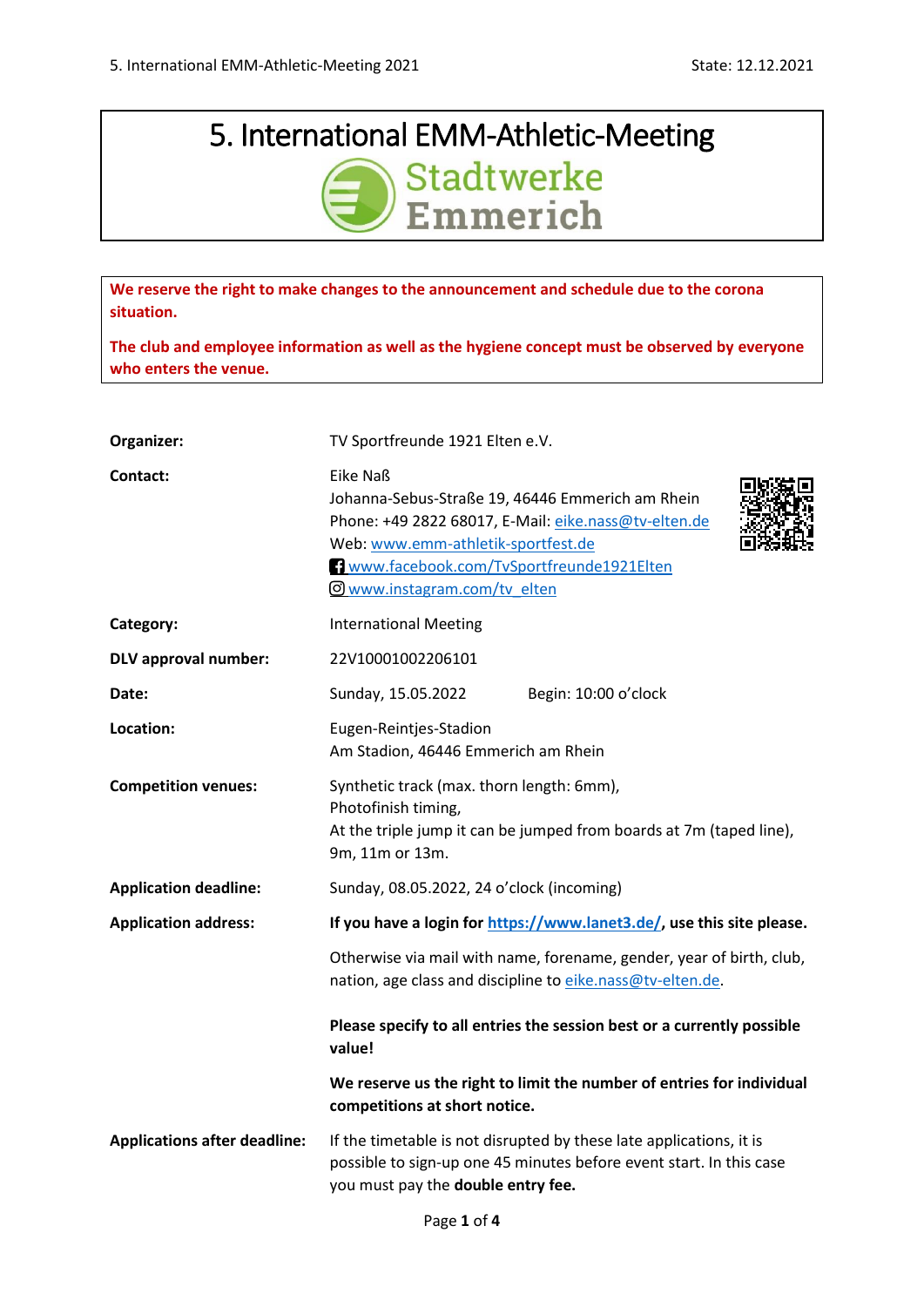Entry fees: Each entry will be charged according to the following table.

|                           | <b>Single Event</b><br><b>Age Class</b>                                                                                                                                                                                                                                     |                                                                      | <b>Relay Event</b>       |  |  |  |  |
|---------------------------|-----------------------------------------------------------------------------------------------------------------------------------------------------------------------------------------------------------------------------------------------------------------------------|----------------------------------------------------------------------|--------------------------|--|--|--|--|
|                           | Childs U12                                                                                                                                                                                                                                                                  | 2,50€                                                                |                          |  |  |  |  |
|                           | Youths U14 & U16                                                                                                                                                                                                                                                            | 4,00€                                                                | $\overline{\phantom{a}}$ |  |  |  |  |
|                           | Youths U18 & U20                                                                                                                                                                                                                                                            | 5,00€                                                                | 7,00€                    |  |  |  |  |
|                           | Men & Women                                                                                                                                                                                                                                                                 | 7,00€                                                                |                          |  |  |  |  |
|                           | These entry fees can be paid on the day of the competition or until<br>13.05.2022 (receipt of payment) by bank transfer (Prepayment).<br>If you want to pay by bank transfer, please send an e-mail to<br>eike.nass@tv-elten.de                                             |                                                                      |                          |  |  |  |  |
| Deregistration / Changes: | Deregistration, changes and corrections over https://www.lanet3.de/<br>can done till the application deadline and via mail up to the<br>13.05.2022, 20 o'clock.                                                                                                             |                                                                      |                          |  |  |  |  |
| Documents / Registration: | At the ground floor in the stadium building.<br>Every competitor must submit the registration card of each event, no<br>later than 45 minutes before its timetable start time. In the triple jump<br>the board is to be specify which one should be use in the competition. |                                                                      |                          |  |  |  |  |
| Awards:                   |                                                                                                                                                                                                                                                                             | Certificates for all finisher and medals for the three first places. |                          |  |  |  |  |
| Ceremonies:               | The ceremonies of the places 1 - 3 will be held contemporary after<br>the end of an event The certificates from athletes who have missed                                                                                                                                    |                                                                      |                          |  |  |  |  |

the end of an event. The certificates from athletes who have missed their ceremonies or if they do not get a ceremony, can receive them at the registration point.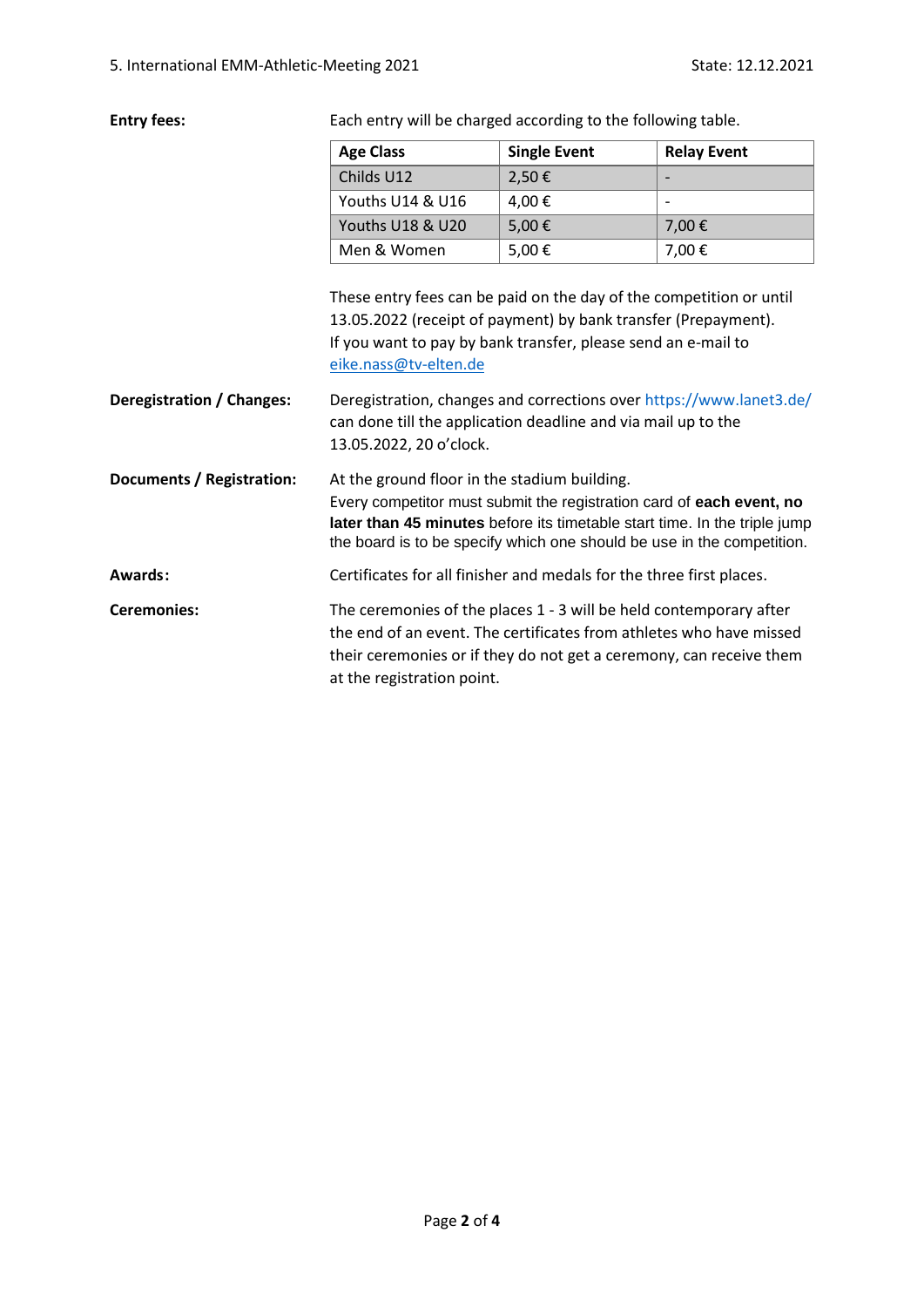|                      | Men,          | Women,             | <b>MJU16,</b> | <b>MJU14,</b>    | <b>MKU12</b> |
|----------------------|---------------|--------------------|---------------|------------------|--------------|
|                      | <b>MJU20,</b> | <b>WJU20,</b>      | <b>WJU16</b>  | <b>WJU14</b>     | <b>WKU12</b> |
|                      | <b>MJU18</b>  | <b>WJU18</b>       |               |                  |              |
| <b>50m</b>           |               |                    |               |                  | X            |
| 75m                  |               |                    |               | X                |              |
| 100m                 | $\mathsf{X}$  | X                  | X             |                  |              |
| 200m                 | Χ             | X                  |               |                  |              |
| 400m                 | X             | X                  |               |                  |              |
| 800m                 |               |                    | Χ             | $\pmb{\times}$   | Χ            |
| <b>60m Hurdles</b>   |               |                    |               | $\mathsf{X}$     |              |
| 80m Hurdles          |               |                    | X             |                  |              |
| 100m Hurdles         |               | $\mathsf{X}$       |               |                  |              |
| 110m Hurdles         | X.            |                    |               |                  |              |
| 400m Hurdles         | X             | $\mathsf{X}$       |               |                  |              |
| 4 x 100m             | X             | Χ                  |               |                  |              |
| Long Jump            | X             | X                  | $\mathsf{X}$  | Zone             | Zone         |
| <b>Triple Jump</b>   | X             | X                  | M15 / W15     |                  |              |
| <b>High Jump</b>     | X             | X                  | X             | $\mathsf{X}$     |              |
| <b>Ball Throw</b>    |               |                    |               | 200 <sub>g</sub> | 80g          |
| <b>Shot Put</b>      | X             | X                  | X             |                  |              |
| <b>Discus Throw</b>  | Χ             | X                  |               |                  |              |
| <b>Javelin Throw</b> | X             | $\mathsf{X}% _{0}$ |               |                  |              |

## **Events:**

*Zone = 80cm long take-off area for the youth U14 and the kids U12 at the long jump event.*

| <b>Class</b>             | <b>Starting height</b> | 5cm until | 3cm until* |  |  |  |  |  |
|--------------------------|------------------------|-----------|------------|--|--|--|--|--|
| <b>MJU14</b>             | 1,20                   | 1,25      |            |  |  |  |  |  |
| <b>MJU16</b>             | 1,35                   | 1,45      | 1,78       |  |  |  |  |  |
| <b>MJU18</b>             | 1,50                   | 1,60      | 1,93       |  |  |  |  |  |
| <b>MJU20</b>             | 1,50                   | 1,60      | 1,93       |  |  |  |  |  |
| Men                      | 1,50                   | 1,60      | 1,93       |  |  |  |  |  |
| <b>WJU14</b>             | 1,20                   | 1,25      |            |  |  |  |  |  |
| <b>WJU16</b>             | 1,25                   | 1,35      | 1,68       |  |  |  |  |  |
| <b>WJU18</b>             | 1,35                   | 1,50      | 1,80       |  |  |  |  |  |
| <b>WJU20</b>             | 1,35                   | 1,50      | 1,80       |  |  |  |  |  |
| Women                    | 1,35                   | 1,50      | 1,80       |  |  |  |  |  |
|                          |                        |           |            |  |  |  |  |  |
| * Then continue with 2cm |                        |           |            |  |  |  |  |  |

## **Starting heights and increases of the high jump events:**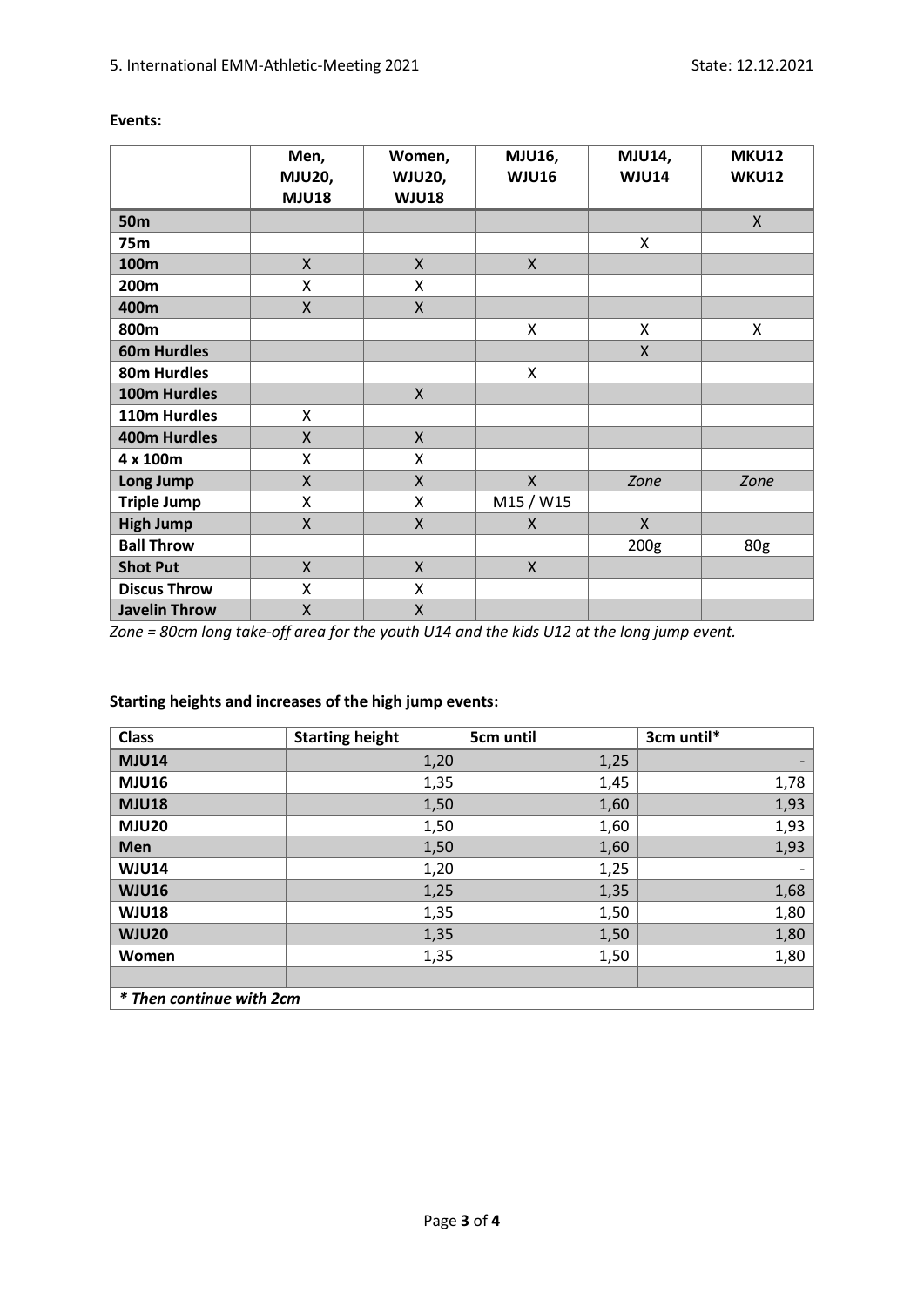| <b>Timetable:</b>                | The events start at 10:00 o'clock. The timetable in this<br>announcement can revise after the application deadline and will be<br>published on www.emm-athletik-sportfest.de.                                                                                                 |
|----------------------------------|-------------------------------------------------------------------------------------------------------------------------------------------------------------------------------------------------------------------------------------------------------------------------------|
| <b>Entry &amp; Result lists:</b> | The entries after the application deadline and the results after the<br>event will be published on the same evening or in the following week<br>at www.emm-athletik-sportfest.de.                                                                                             |
| Live-Results:                    | For this competition you will find live results on<br>https://ergebnisse.leichtathletik.de.                                                                                                                                                                                   |
| <b>Rounds in track events:</b>   | All track events have only one round with time ranked runs.                                                                                                                                                                                                                   |
| <b>Number of attempts:</b>       | In the U12 and U14 all athletes have 4 attempts.<br>For the U16 and above the international competition rule 180 is valid.                                                                                                                                                    |
| Information:                     | The organizer is not liable for damages and accidents of all kinds!                                                                                                                                                                                                           |
|                                  | The competitions will be held by the international competition rules<br>and the German track and field orders.                                                                                                                                                                |
|                                  | It is only allowed for competitors, officials and Judges to enter the<br>infield. Test trials only under oversight of a Judge. (International<br>competition rule 180.1).                                                                                                     |
| <b>Hotel / Accommodations:</b>   | Hotels or accommodations can be booked via the booking portal of<br>the city of Emmerich am Rhein.                                                                                                                                                                            |
|                                  | Further information on accommodation and tourism can be obtained<br>from the infoCenterEmmerich,<br>Rheinpromenade 27, 46446 Emmerich am Rhein,<br>Phone: +49 28 22 / 93 10-40, Fax: +49 28 22 / 93 10-20,<br>E-Mail: infocenter@stadt-emmerich.de, Web: https://emmerich.de/ |



*TV Sportfreunde 1921 Elten e.V.*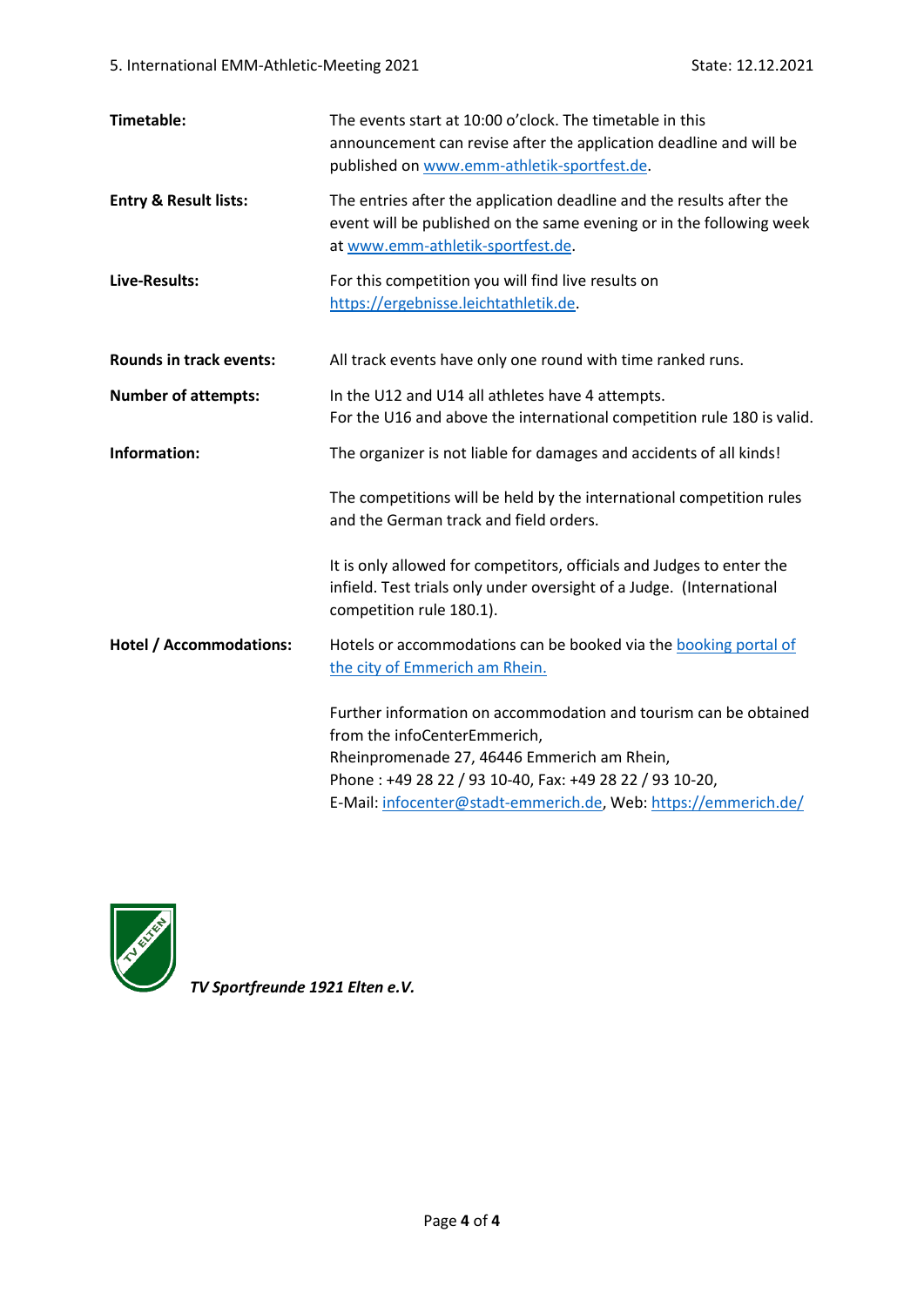| International EMM-Athletic-Meeting, 15.05.2022 |              |           |                 |                 |                     |                     |                |                |                |
|------------------------------------------------|--------------|-----------|-----------------|-----------------|---------------------|---------------------|----------------|----------------|----------------|
| <b>Preliminary timetable U12 &amp; U14</b>     |              |           |                 |                 |                     |                     |                |                |                |
| <b>Time</b>                                    | <b>MJU14</b> |           | <b>MKU12</b>    |                 |                     | <b>WJU14</b>        | <b>WKU12</b>   | <b>Time</b>    |                |
|                                                | M13          | M12       | M11             | M10             | W13                 | W12                 | W11            | W10            |                |
| 10:00                                          | Long J. 1    | Long J. 2 |                 |                 | Ball 1<br>High Jump | Ball 2<br>High Jump | 50m            | 50m            | 10:00          |
| 10:05                                          |              |           |                 |                 |                     |                     |                |                | 10:05          |
| 10:10                                          |              |           |                 |                 |                     |                     |                |                | 10:10          |
| 10:15                                          |              |           | 50 <sub>m</sub> | 50 <sub>m</sub> |                     |                     |                |                | 10:15          |
| 10:20                                          |              |           |                 |                 |                     |                     |                |                | 10:20          |
| 10:25                                          |              |           |                 |                 |                     |                     | Long J. 3      | Long J. 4      | 10:25          |
| 10:30                                          |              |           |                 |                 |                     |                     |                |                | 10:30          |
| 10:35<br>10:40                                 |              |           |                 |                 |                     |                     |                |                | 10:35<br>10:40 |
| 10:45                                          |              |           | Ball 1          | Ball 2          | 75m                 | 75m                 |                |                | 10:45          |
| 10:50                                          |              |           |                 |                 |                     |                     |                |                | 10:50          |
| 10:55                                          | 75m          | 75m       |                 |                 |                     |                     |                |                | 10:55          |
| 11:00                                          |              |           |                 |                 |                     |                     |                |                | 11:00          |
| 11:05                                          |              |           |                 |                 |                     |                     |                |                | 11:05          |
| 11:10                                          |              |           |                 |                 | Long J. 1           | Long J. 2           |                |                | 11:10          |
| 11:15                                          |              |           |                 |                 |                     |                     |                |                | 11:15          |
| 11:20                                          |              |           |                 |                 |                     |                     | 800m<br>Ball 1 | 800m<br>Ball 2 | 11:20          |
| 11:25                                          |              |           | 800m            | 800m            |                     |                     |                |                | 11:25          |
| 11:30                                          | High Jump    | High Jump |                 |                 | 800m                | 800m                |                |                | 11:30          |
| 11:35                                          | 800m         | 800m      | Long J. 3       | Long J. 4       |                     |                     |                |                | 11:35          |
| 11:40                                          |              |           |                 |                 |                     |                     |                |                | 11:40          |
| 11:45                                          |              |           |                 |                 |                     |                     |                |                | 11:45          |
| 11:50                                          |              |           |                 |                 |                     |                     |                |                | 11:50          |
| 11:55                                          |              |           |                 |                 |                     |                     |                |                | 11:55          |
| 12:00                                          | Ball 1       | Ball 2    |                 |                 |                     |                     |                |                | 12:00          |
| 12:05                                          |              |           |                 |                 |                     |                     |                |                | 12:05          |
| 12:10                                          |              |           |                 |                 |                     |                     |                |                | 12:10          |
| 12:15                                          |              |           |                 |                 |                     |                     |                |                | 12:15          |
| 12:20<br>12:25                                 |              |           |                 |                 |                     |                     |                |                | 12:20<br>12:25 |
| 12:30                                          |              |           |                 |                 |                     |                     |                |                | 12:30          |
| 12:35                                          |              |           |                 |                 |                     |                     |                |                | 12:35          |
| 12:40                                          |              |           |                 |                 | 60m H               | 60m H               |                |                | 12:40          |
| 12:45                                          |              |           |                 |                 |                     |                     |                |                | 12:45          |
| 12:50                                          |              |           |                 |                 |                     |                     |                |                | 12:50          |
| 12:55                                          | 60m H        | 60m H     |                 |                 |                     |                     |                |                | 12:55          |
| 13:00                                          |              |           |                 |                 |                     |                     |                |                | 13:00          |
| 13:05                                          |              |           |                 |                 |                     |                     |                |                | 13:05          |
| 13:10                                          |              |           |                 |                 |                     |                     |                |                | 13:10          |
| 13:15                                          |              |           |                 |                 |                     |                     |                |                | 13:15          |
| 13:20                                          |              |           |                 |                 |                     |                     |                |                | 13:20          |
| 13:25                                          |              |           |                 |                 |                     |                     |                |                | 13:25          |
| 13:30                                          |              |           |                 |                 |                     |                     |                |                | 13:30          |